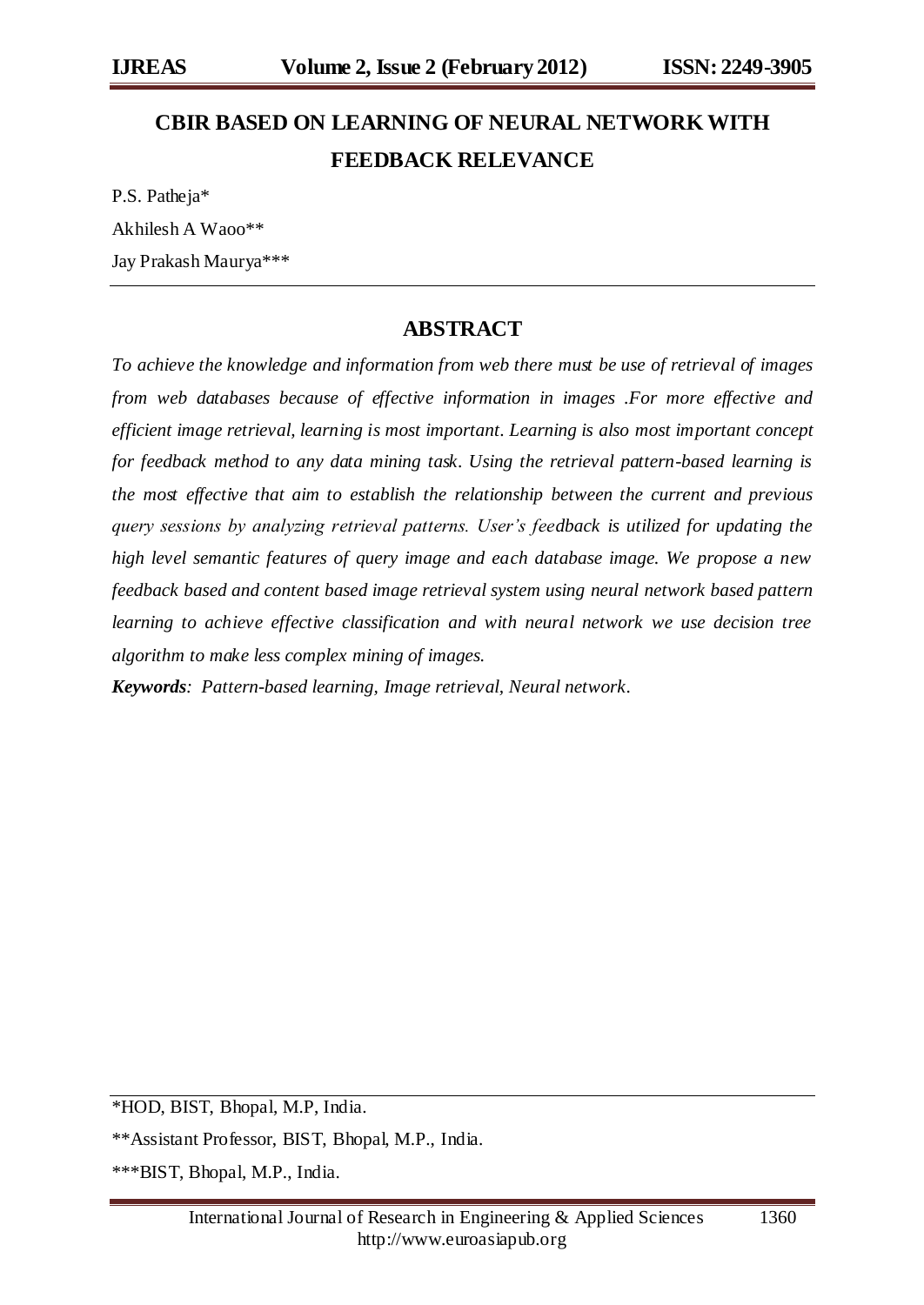### **I. INTRODUCTION**

As we know that the World Wide Web has huge amount of data, there has been an explosion in the amount and complexity of digital data being generated, stored, transmitted, analyzed, and accessed. As the visual perception is more impressive in the nature so there are increasing amount of multimedia data in the nature including the images, videos, graphics, audio and text data. Among the various media type the image has the prime importance. To retrieve the images from the image data there are two techniques, text based and content based image retrieval techniques (CBIR). In text based Retrieval where each image in the database is labeled by keywords describing the image. For searching for an image, user formulates the query using keywords which best describes his query image. Since image databases are very large, so annotating such a huge collection is a very tedious task. Also subjective description of a query image may differ from person to person due to differe nces in human perception. Keyword annotation is the traditional image retrieval Paradigm [1], [2]. In this approach, the images are first annotated manually by keywords. They can then be retrieved by their corresponding annotations. However, there are thre e main difficulties with this approach, i.e. the large amount of manual effort required in developing the annotations, the differences in interpretation of image contents, and inconsistency of the keyword assignments.

The CBIR is the technique that is proposed in 1990 to overcome these difficulties. The goal of CBIR is to retrieve images that are visually similar to the query image.CBIR uses the visual content of images like color, texture, and shape as the image index to retrieve the images from the database. These feature never changed. The CBIR is the technique to map each of the images in the database to a feature space and then retrieve based on the feature of the query image. Typical features might include pixel color histograms, gray scale histograms, texture features, and edge-content measures.

#### **Color Feature**

Color is the most popularly used features in image retrieval and indexing. On the other hand, due to its inherent nature of inaccuracy in description of the same semantic content by different color quantization and or by the uncertainty of human perception, it is important to capture this inaccuracy when defining the features.

#### **Texture Feature**

There is no precise definition for texture. However, one can define texture as the visual patterns that have properties of homogeneity that do not result from the presence of only a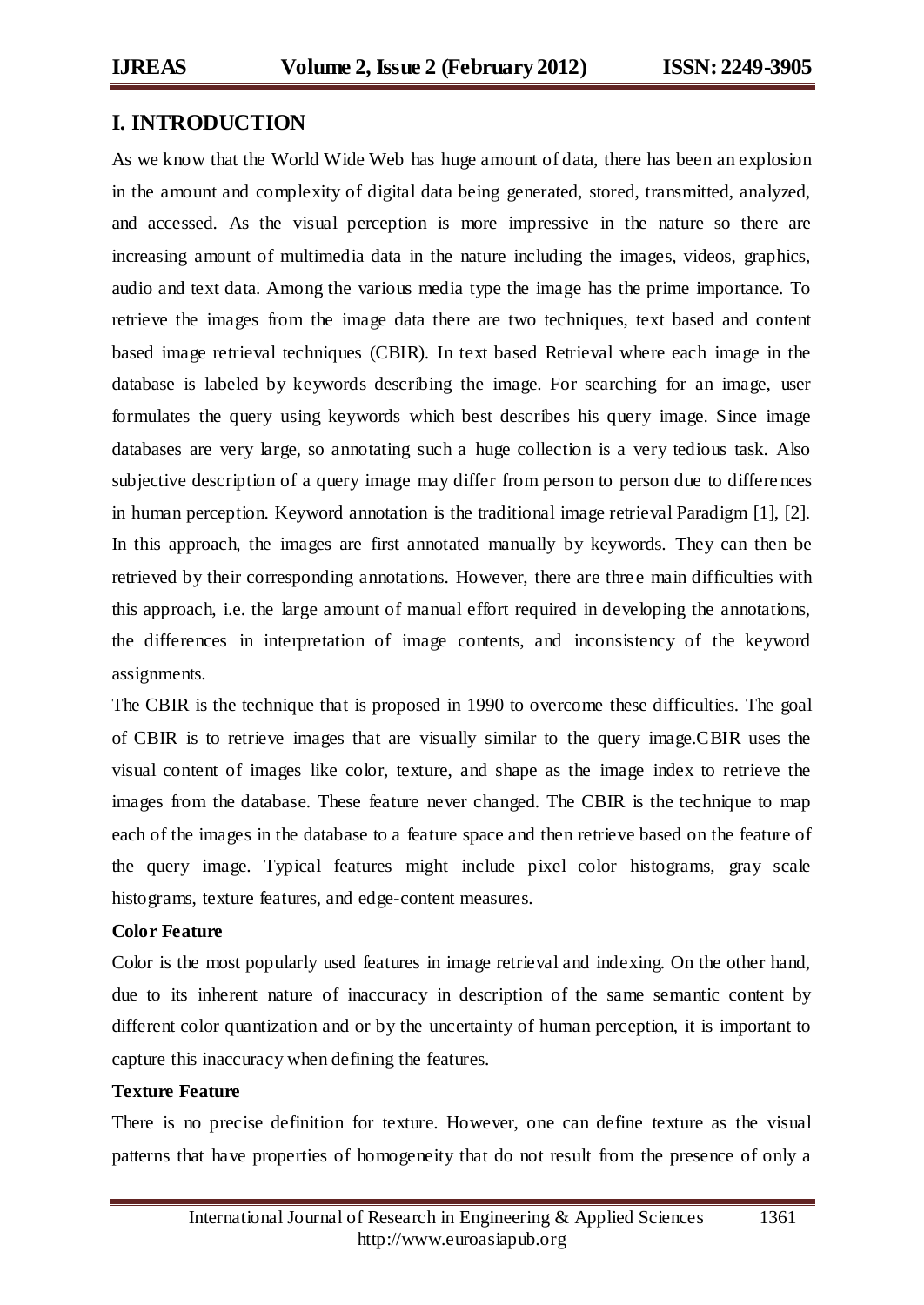single color or intensity. Texture representation methods can be classified into two categories: structural and statistical. Structural methods, including morphological operator and adjacency graph, describe texture by identifying structural primitives and their placement rules

#### **Shape Feature**

Shape is used as another feature in image retrieval. However, it is evident that Retrieval by shape is useful only in very restricted environments, which provide a good basis for segmentation (e.g. art items in front of a homogeneous background). Shape descriptors are diverse, e.g. turning angle functions, deformable templates, algebraic moments, and Fourier coefficient

#### **Similarity Computation**

Feature vectors, extracted from the database image and from the query, are often passed through the distance function d*.* The aim of any distance function (or similarity measure) is to calculate how close the feature vectors are to each other. There exist several common techniques for measuring the distance (dissimilarity) between two N-dimensional feature vector f and g. Each metric has some important characteristics related to an application. There exist several common techniques for measuring the distance (dissimilarity) between two Ndimensional feature vector f and g.

The Euclidean metric is obtained as:

$$
D_{\text{euclid}}(f,g) = \sqrt{\sum_{i=1}^{N} (f_i - g_i)^2}
$$

Correlation is given by

$$
\mathcal{D}_{\text{corr}}(f,g) = \frac{\sum (f_i - f)(g_i - g)}{\sqrt{\sum (f_i - f)^2} \sum (g_i - g)^2}
$$

# **II. BACKROUND**

In digital image classification the conventional statistical approaches for image classification use only the gray values. Different advanced techniques in image classification like Artificial Neural Networks (ANN), Support Vector Machines (SVM), Fuzzy measures, Genetic Algorithms (GA), and Genetic Algorithms with Neural Networks are being developed for image classification.

#### **Techniques of image classification**

Image classification plays an important roll for many Studies in science and different type of environmental applications. There are many classification algorithms have been developed for classification of images. In this section we emphasizes on the analysis and usage of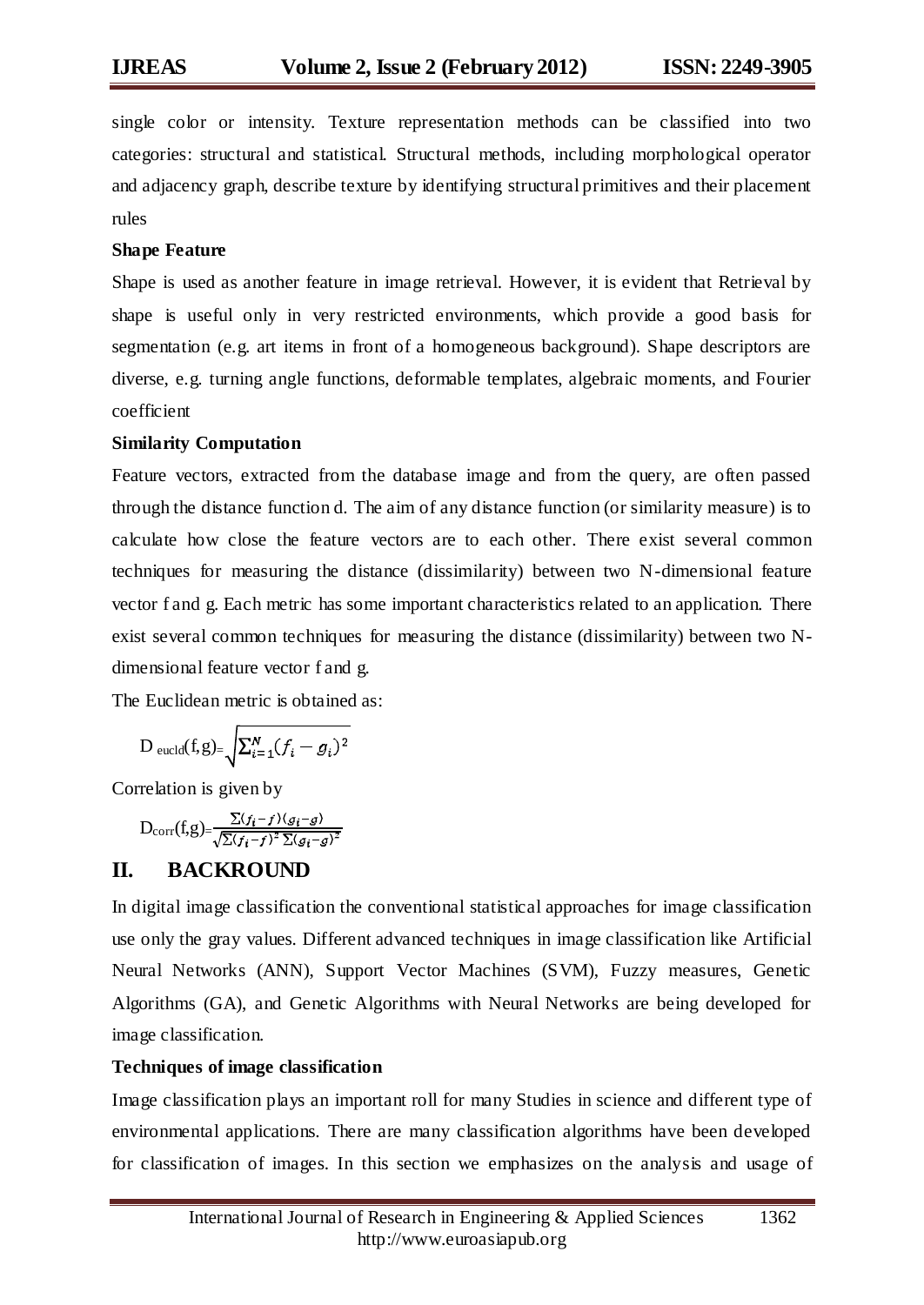different advanced classification techniques like Artificial Neural Networks, Support Vector Machines, Fuzzy Measures, Genetic algorithms and their combination for digital image classification. Finally the study depicts the comparative analysis of different classification techniques with respect to several parameters.

#### **A***.* **Artificial Neural Network (ANN)**

Neural Network can provide suitable solutions for problems, which are generally characterized by non-linear ties, high dimensionality noisy, complex, imprecise, and imperfect or error prone sensor data, and lack of a clearly stated mathematical solution or algorithm. A key benefit of neural networks is that a model of the system can be built from the available data. Image classification using neural networks is done by texture feature extraction and then applying the back propagation algorithm.

Textural features, the angular second moment, contrast, correlation and variance are calculated. After extracting the textural features the network is trained by standard back propagation algorithm (BKP).

The back propagation algorithm is implemented in these steps:

- 1. Initialize weights
- 2. Feed input vectors and compute the weighting sum and then apply sigmoid function
- 3. Calculate error term for each output unit
- 4. Calculate the error term of each of the hidden units
- 5. adjust the weights

Step 2, 3, 4 and 5 are repeated till the error is within acceptable limits after that it is ready to store for reference values.

#### **B**. **Support Vector Machines**

SVM is a supervised learning process in which data analyze and recognize patterns, used for classification and regression analysis. A good separation is achieved by the hyper plane that has the largest distance to the nearest training data points of any class (so-called functional margin), since in general the larger the margin the lower the generalization error of the classifier. The inductive principle behind SVM is structural risk minimization (SRM). Risk of a learning machine (*R*) is bounded by the sum of the empirical risk estimated from training samples (*Remp*) and a confidence interval ( $\psi$ ):  $R \leq R$ emp+  $\psi$  [8]. The strategy of SRM is to keep the empirical risk (*Remp*) fixed and to minimize the confidence interval  $(\psi)$ , or to maximize the margin between a separating hyper plane and closest data points [3]. The implementation of SVM required these steps: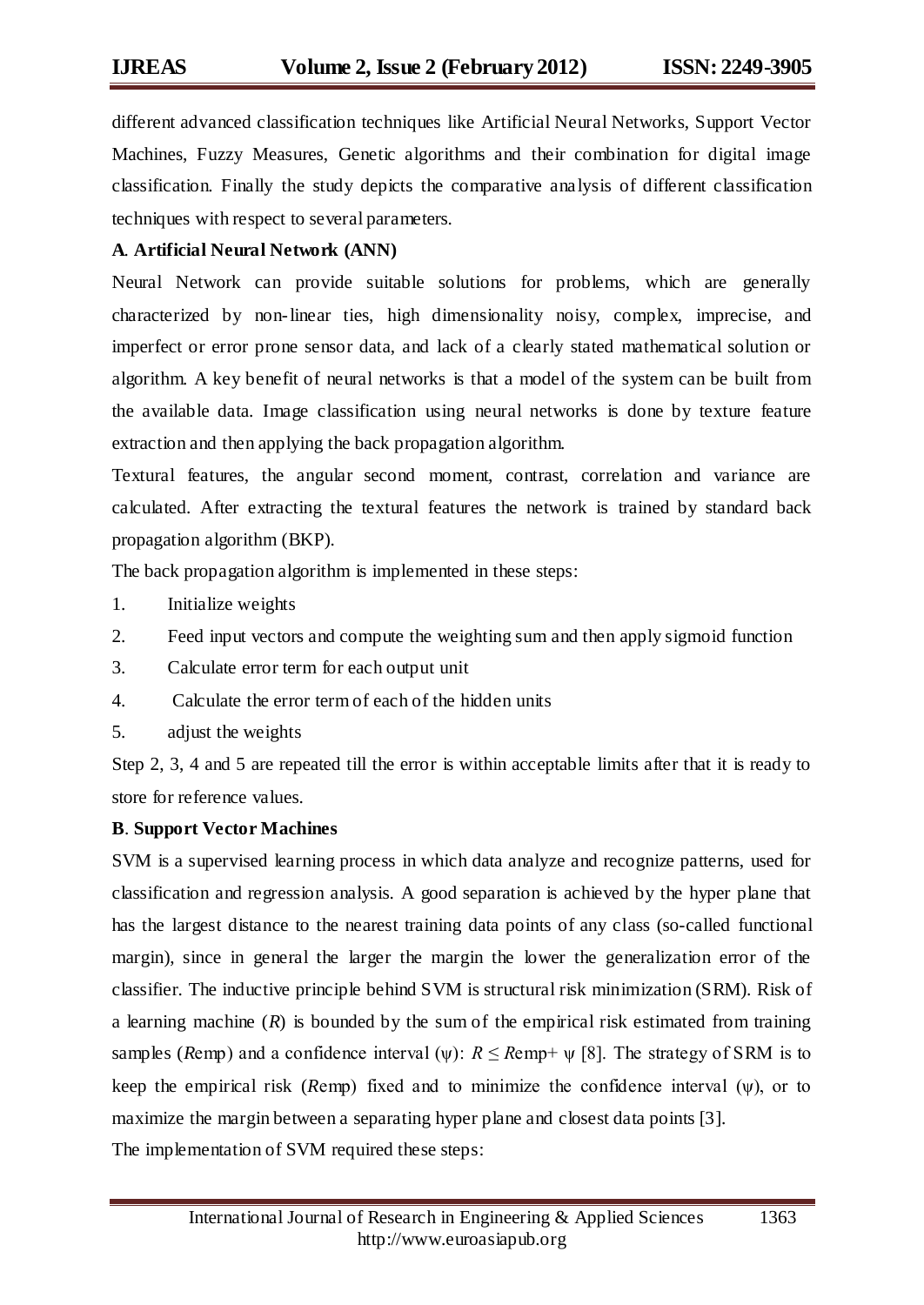A classification task usually involves separating data into training and testing sets. Each instance in the training set contains one "target value" (i.e. the class labels) and several "Attributes" (i.e. the features or observed variables). The goal of SVM is to produce a model (based on the training data) which predicts the target values of the test data given only the test data attributes.

- 1. Transform data to the format of an SVM package
- 2. Conduct simple scaling on the data
- 3. Consider the RBF kernel K(x; y) =  $e^{-\gamma ||x-y||^2}$
- 4. Use cross-validation to and the best parameter C and
- 5. Use the best parameter C and to train the whole training set
- 6. Test

The best parameter might be a selected by the size of data set but in practice the one obtained from cross-validation is already suitable for the whole training set. [5]

#### **C. Fuzzy Measures**

In Fuzzy measures, different relationships are identified to describe properties of an image. The members of these property set are fuzzy in their contribution. The fuzzy measure gives the possibility to describe different types of stochastic properties in the same form. If the fuzzy property is more related to a region, then a fuzzy measure is used. Fuzzy function is used if a stochastic property is to be described by a particular distribution of gray values. The fusion of these two stochastic properties is represented as a fuzzy measure and fuzzy function defines on an area which is achieved by a fuzzy integral. The result of fuzzy integral is a new fuzzy measure. [4]

The fuzzy measures are implemented in these steps.

- 1. Extraction of stochastic properties
- 2. gather Stochastic Information
- 3. Apply Fuzzy Functions
- 4. Fusion of Fuzzy Properties by Fuzzy Integrals

The summation of all combinations of fuzzy measures with fuzzy functions makes sure, that all possible properties in all combinations, which should be considered, are used. In such a way an image is obtained, where the (grey) values represent a measure for the membe rship to the texture. In this way different elementary stochastic properties are combined in many ways for the extraction of relevant information. In order to achieve this different approaches have to be applied for the elimination of the elementary stochastic properties within an image.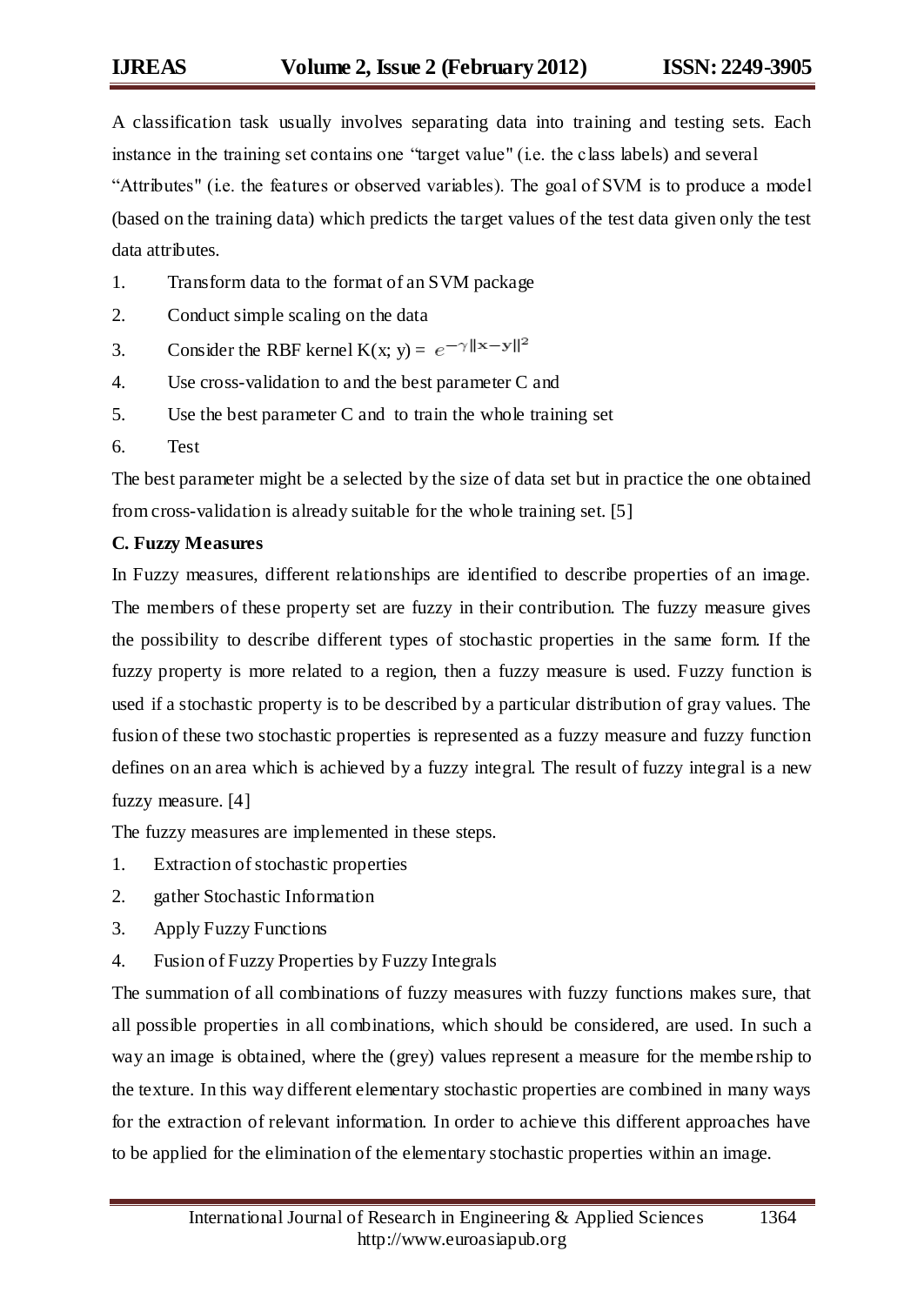#### **D. Genetic Algorithms**

The features like texture or the average value of nearby pixels are necessary to get good spectral information. The different kinds of spatial content information could also be added into the pixel feature vector as additional feature dimensions. So there are a large number of choices for additional feature vectors that could make classification Better than just having the raw spectral values as feature vectors.



**Fig: shows the process of genetic algorithm process**

The genetic programming system based on a linear chromosome that manipulates image processing programs that take the raw pixel data planes and transform them into a set of feature planes. This set of feature planes is in effect just a multi-spectral image of the same width and height as the input image, but perhaps having a different number of planes, and derived from the original image via a certain sequence of image processing operations. The system then applies a conventional supervised classification algorithm to the feature planes to produce a final output image plane, which specifies for each pixel in the image, whether that feature is there or not. Figure illustrates this hybrid scheme. In this structure finally raw data planes are transformed into a set of feature planes by an image processing program that is evolved by genetic algorithm. [6]

#### **E. Comparison of Image Classification Techniques**

The image classification techniques like artificial neural networks, support vector machines, fuzzy logic, genetic algorithms and their combination are analyzed and compared with respect to several parameters. Artificial neural networks have the advantages mainly of more tolerance to noise inputs and representation of Boolean function apart from others. But too many attributes may result in over fitting. In support vector machines over fitting is unlikely to occur. The computational complexity and complexity of decision rule are reduced in SVM. Fuzzy measures have the benefit of identification of various stochastic relationships to describe the properties of the image. But prior knowledge is very important to get good results.

Genetic algorithms are primarily used in optimization and always have a good solution. But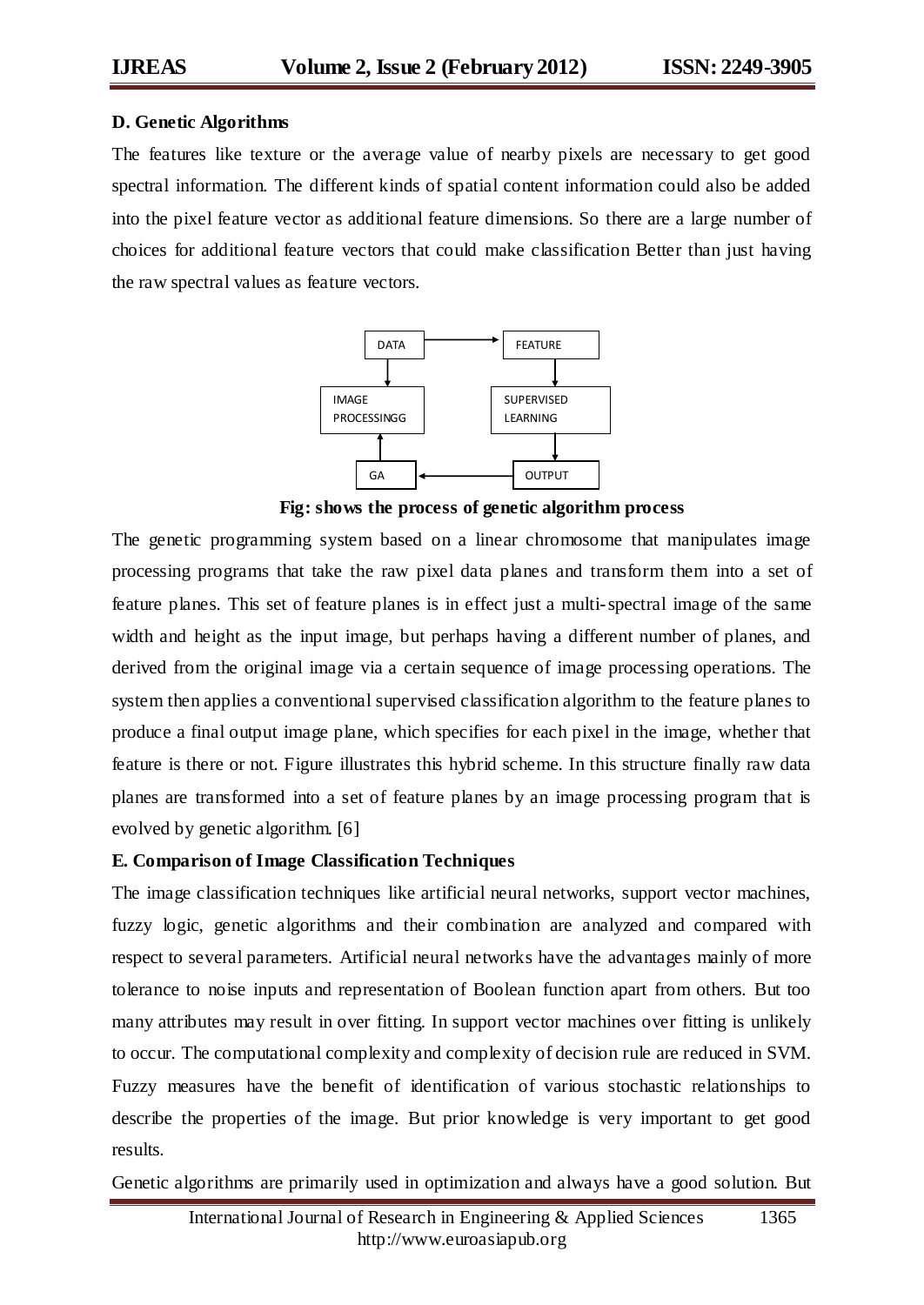the computation of scoring function is nontrivial. The artificial neural networks and support vector machines follows non-parametric approach whereas fuzzy measures use stochastic properties for image classification. The selection of non-linear boundary is efficient when the data have only few input variables in ANN and vice versa in SVM. In fuzzy logic it depends on prior knowledge whereas in genetic algorithms it depends on the direction of decision. The training speed in the neural networks depends on network structure, momentum rate, learning rate and converging criteria. In SVM it depends on training data size and class reparability. Fuzzy logic incorporates the training speed depending on the isolation of the relevant information by iterative application of the fuzzy integral. The training speed could be improved by refining irrelevant and noisy genes in genetic algorithms. Along with these the parameters accuracy and general performance are tabulated in Table. [4]

| Parameter   | Artificial neural                 | <b>Support vector</b>               | <b>Fuzzy logic</b> | <b>Genetic</b> |
|-------------|-----------------------------------|-------------------------------------|--------------------|----------------|
|             | network                           | machine                             |                    | algorithm      |
| Type of     | Non parametric                    | Non parametric                      | Stochastic         | Large time     |
| approach    |                                   | with binary                         |                    | series data    |
|             |                                   | classifier                          |                    |                |
| Non linear  | Efficient when the                | Efficient when the Depends on prior |                    | Depends on the |
| decision    | data have only few                | data have more                      | knowledge for      | direction of   |
| boundaries  | input variables                   | input variables                     | decision           | decisions      |
|             |                                   |                                     | boundaries         |                |
|             | Training speed Network structure, | Training data                       | Iterative          | Referring      |
|             | momentum rate                     | size, kernel                        | application of the | irrelevant and |
|             | ,learning rate,                   | parameter                           | fuzzy integral.    | noise genes.   |
|             | converging criteria               |                                     |                    |                |
| Accuracy    | Depends on number of Depends on   |                                     | Selection of       | Selection of   |
|             | input classes.                    | selection of                        | cutting threshold  | genes.         |
|             |                                   | optimal hyper                       |                    |                |
|             |                                   | plane.                              |                    |                |
| General     | Network structure                 | Kernel parameter                    | Fused fuzzy        | Feature        |
| performance |                                   |                                     | integral.          | selection.     |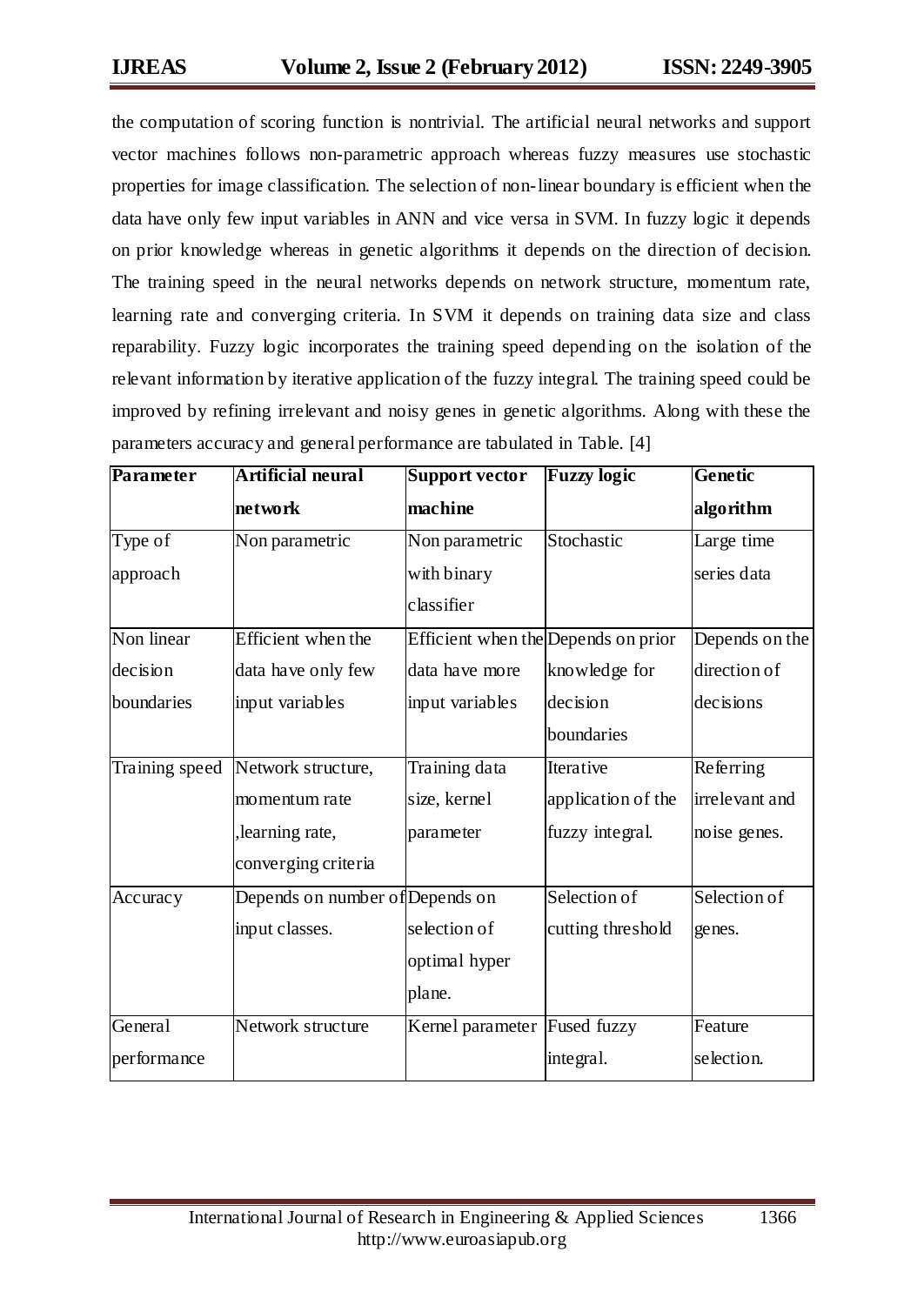#### **Image retrieval using the relevance feedback**

Relevance feedback retrieval systems prompt the user for feedback on retrieval results and then use this feedback on subsequent retrievals with the goal of increasing retrieval Performance [10]. A user presents an image query to the system where upon the system retrieves a fixed number of images using a default Similarity metric [11]. The user then rates each returned result with respect to how useful the result is for his or her retrieval task at hand. Ratings may be simply "relevant" or "not Relevant" or may have finer gradations of relevancy such as "somewhat relevant," "not Sure and "somewhat irrelevant." The relevance feedback algorithm uses this feedback Information to select another set of images to retrieve for the user; whether the new and previous sets are disjoint depends on the particular system. The system's goal is to effectively infer which images in the database are of interest to the user based on this feedback. The user could then rate these images in the second set in a similar way and the process may iterate indefinitely in this closed-loop fashion [8,] [1].



**Fig -2 Query processing in image retrieval.**

# **III. PREVIOUS WORK**

Over segmenting the images using an automatic algorithm and letting the user group the smaller region into objects, can be adopted as an alternative partitioning method. The previous method use the low level features, descriptor that does not lies in the border class and low level texture [7]. Some system uses the SVM as the learning tool , the results of the previous are given in the figure in terms of iteration used and how much learning done based on the graph shown in figure.3.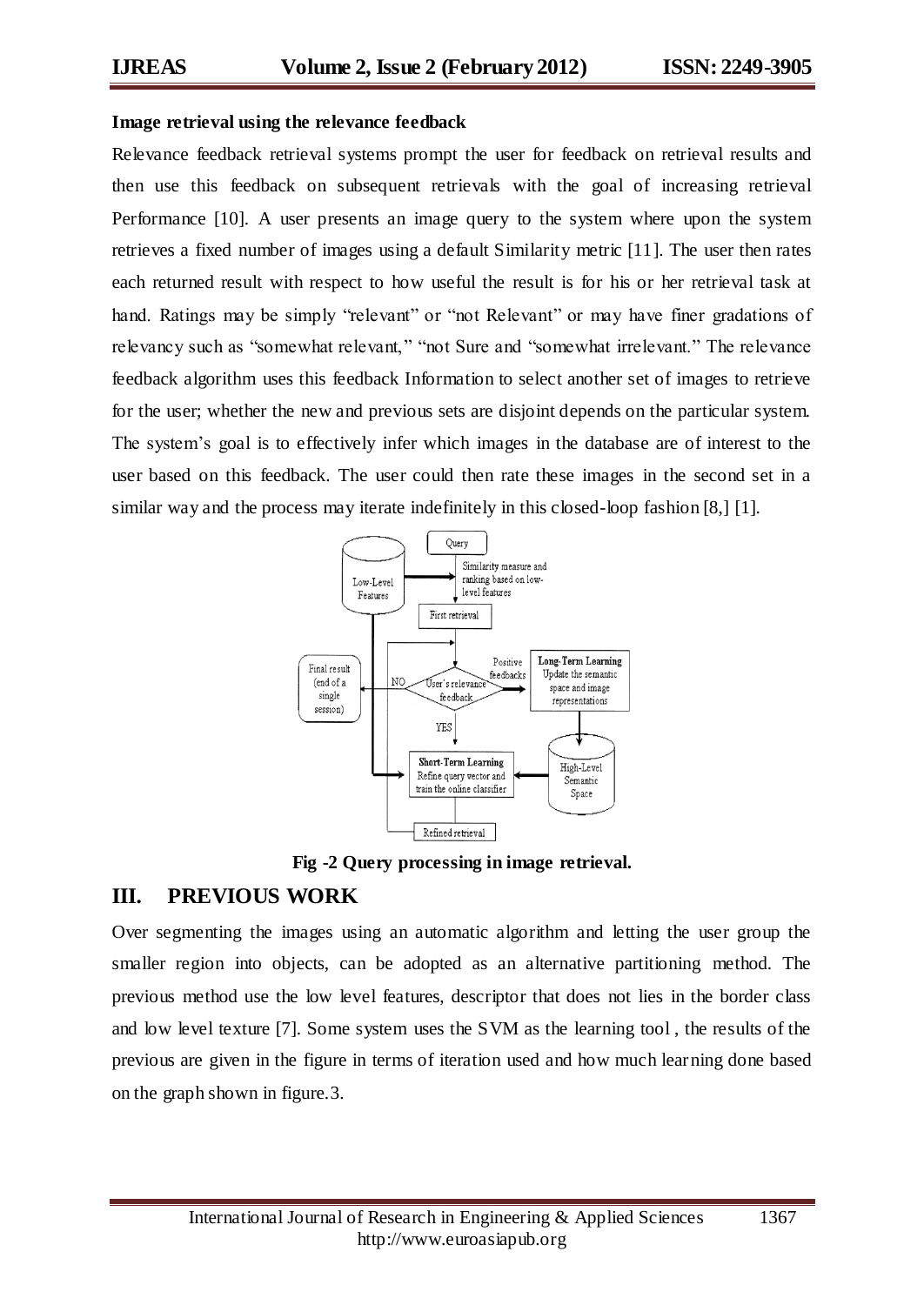

**Fig 3. Retrieval result per itration.**

### **IV. PROPOSED MODEL**

We proposed a new approach for Content based image retrieval system feedback based image classifier in efficient manner. We have prepared a database consisting a number of images. Here user required to input the test image or query image and selected object images. Now Features like texture is then extracted from test (query) image and object images. Similarities distances are measured and calculating linear Coefficient of Correlation between tests (query) and object images. On the basis of coefficient of correlation Training set is formed into two categories (relevant and irrelevant). Then using those labeling the neural network based classifier is trained. [7]. these feedback rounds go on iteratively and each time a refinement of the images shown to the user is done. Finally those images which are judged by the classifier as positive are taken. The classifier results are produced in a decision tree algorithm to extract rules from it. Now the query image is plotted in the positive set. Those images which are nearest to the query image based on these rules set similarity ranking are taken and shown to the user.

We are going to follow these steps for our proposed technique.

**Step1:** Preprocessing

- 1. Converting the image into the workable format(.bmp,jpg)
- 2. Change into gray scale image

**Step2:** Feature extraction

- 1. Texture feature are extracted into the algorithm
- 2. Make the feature vector by making the average value of each pixel byte.

#### **Step3:** Similarity computation

1. Compute the similarity on the basis of the distance above and below the threshold value

**Step4:** Mark the relevant and irrelevant images

**Step5**: Classify the image set

**Step6:** Train the SVM / neural network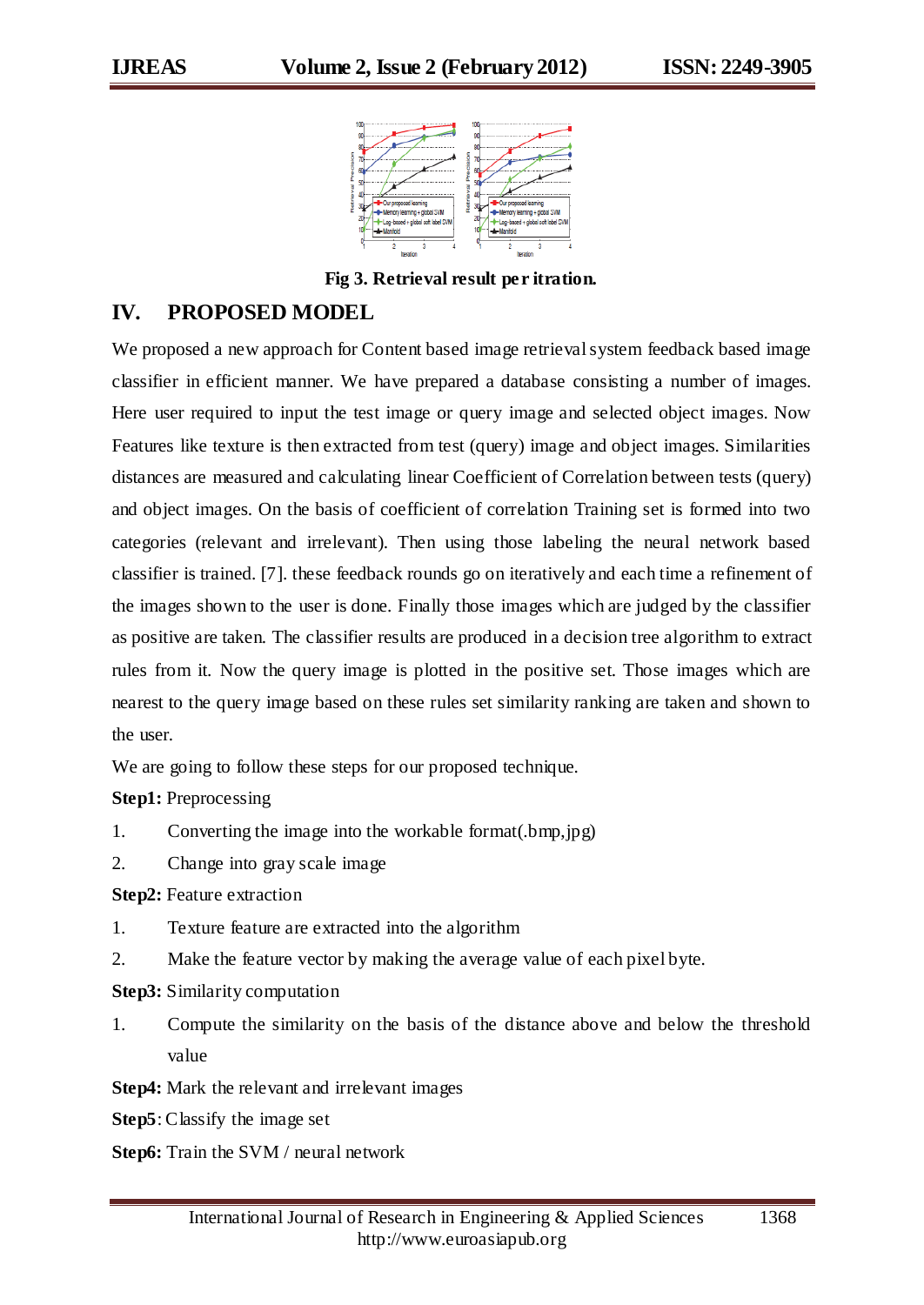# **V. CONCLUSION**

Here the above approach develop a tool that enhances the effectiveness of image retrieval from the image databases including the images that have similarity on boundary, texture and the high level feature similarity.By using the neural network we can change the threshold value to compare the similarity of pixel . We can change the hidden layers of the neural network to check high level of similarity between the query and database images. The percentage of match of the image is decreased by increasing the hidden layers of the neural network. We have taken the database of 5 images that are small bitmap image and query the image the given table shows the result. Some of the parameter we have fixed till , as maximum error ,no of input unit for the layers ,no of hidden unit ,no of output unit shown in table 1.

| No of layers<br>per unit | <b>Iteration</b> | <b>Errors</b> | <b>Percentage</b><br>match |
|--------------------------|------------------|---------------|----------------------------|
|                          | 3                | .857          | 57%                        |
| $\overline{2}$           | 537              | .847          | 40%                        |
| 3                        | 150              | 1.1           | 37%                        |
| $\overline{\mathbf{4}}$  | 350              | .94           | 32%                        |
| 5                        | 124              | .97           | 23%                        |

#### **Table 1**

# **REFERENCES**

- 1. Tienwei Tsai, Te-Wei Chiang, and Yo-Ping Huan,"Image Retrieval Approach Using Distance, Threshold Pruning", IEEE Trans. On Image Processing 2007,Vol.12, PP.241- 249.
- 2. P Liu, K Jia, Z Wang and Z Lv "A New and EffectiveImage Retrieval Method Based On Combined Features"Proc. IEEE Int. Conf. On Image and Graphics, August 2007, Vol I pp 786-790.
- 3. M. D. Richard and R. Lippmann, "Neural network classifiers estimate Bayesian *a posteriori* probabilities," *Neural Comput.*, vol. 3, pp. 461–483, 1991.
- 4. ARTIFICIAL NEURAL NETWORKS AND OTHER METHODS OF IMAGE CLASSIFICATION, M.SEETHA, \* I.V.MURALIKRISHNA, MEMBER, IEEE \*\* B.L. DEEKSHATULU, LIFE FELLOW, IEEE, B.L.MALLESWARI, NAGARATNA, P.HEGDE